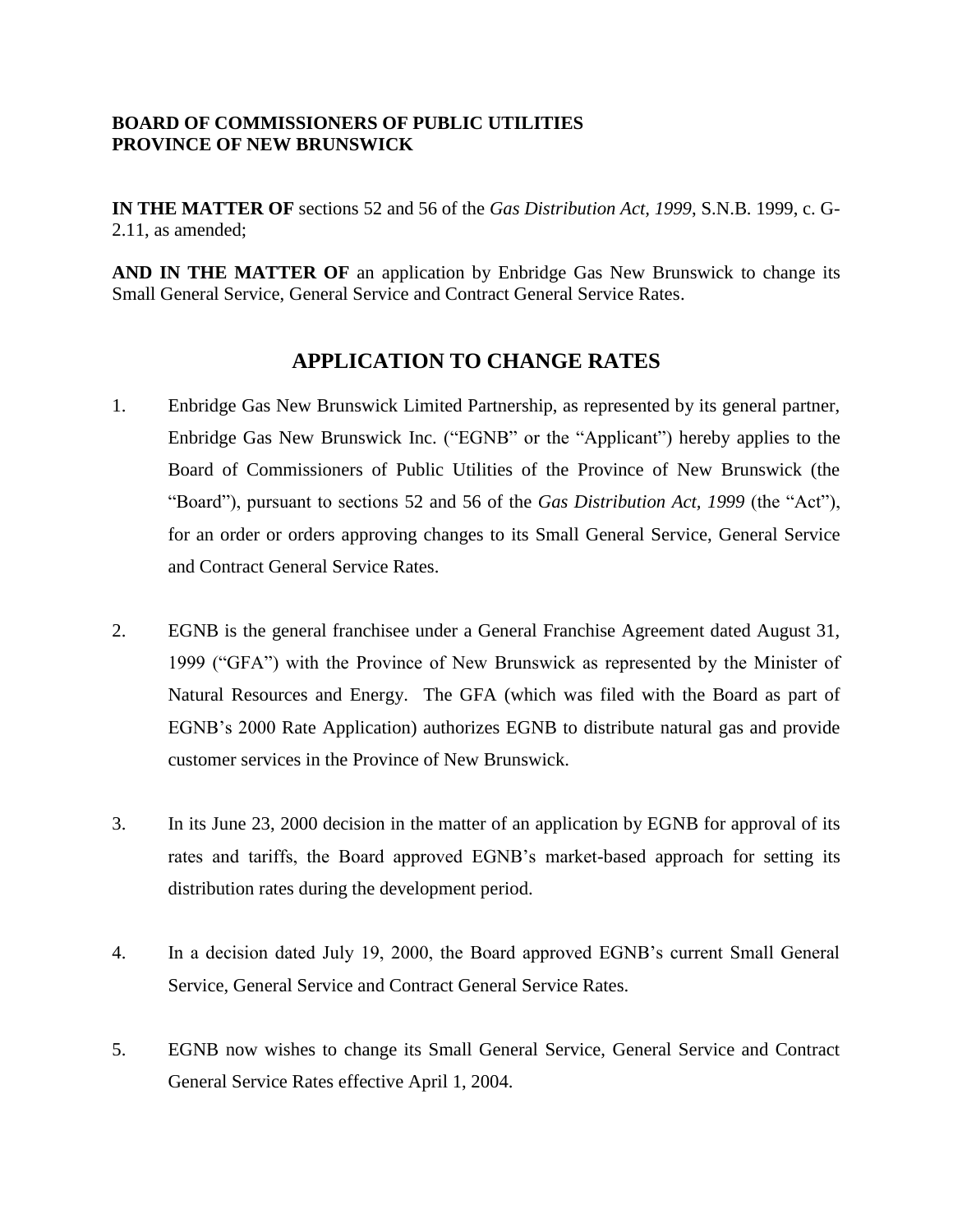- 6. The objective of EGNB's market-based approach is to provide potential end-use customers with the economic incentive to convert to natural gas and to make use of the distribution system that EGNB has committed to build in New Brunswick.
- 7. EGNB will update the various items used in calculating its distribution rates and will file proposed distribution rates that are based on current information together with supporting information to show how the value for each item was established.
- 8. Information in support of EGNB's Application will be filed with the Board by February 27, 2004.
- 9. On the basis of the foregoing, EGNB applies for the following orders, decisions or directions of the Board:
	- (a) approval, under sections 52 and 56 of the Act, of the changes to its Small General Service, General Service and Contract General Service Rates proposed by EGNB, such changes to be effective April 1, 2004;
	- (b) an order under section 56 of the Act, to the extent necessary or appropriate, to ensure an expeditious determination of this Application;
	- (c) such interim order under section 77 of the Act, and such further directions in that regard, as may be necessary or appropriate;
	- (d) an order under subsection 96(3) of the Act exempting the Applicant, to the extent necessary or appropriate, from some or all of the provisions of any regulations made by the Board under subsection 96(1) of the Act; and
	- (e) such further or other order, decision or direction relating to the Applicant's Small General Service, General Service and Contract General Service Rates as the Applicant may request and the Board may deem necessary or appropriate.